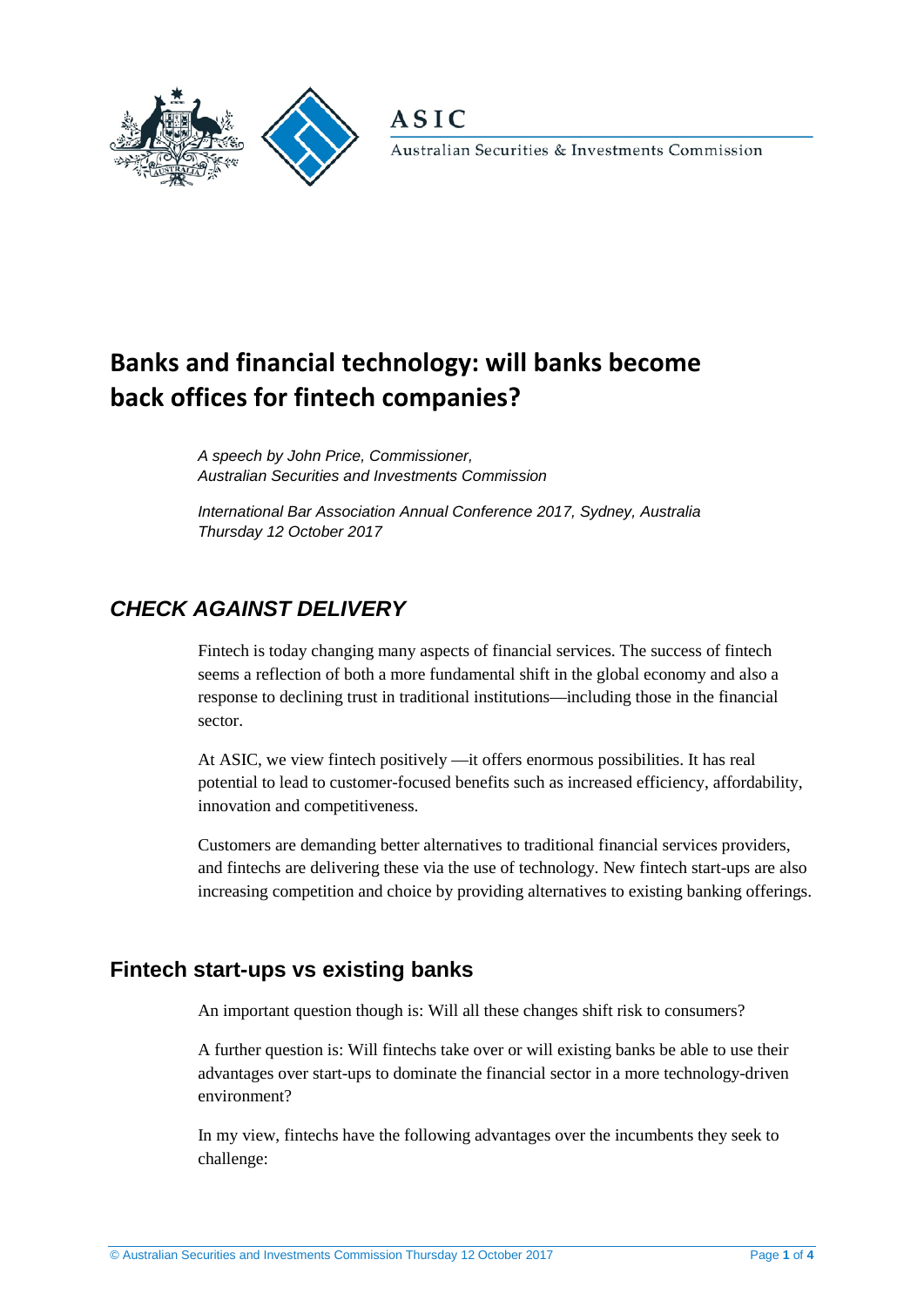- they often empower customers to deal directly, more seamlessly and more flexibly with product and service providers
- new technology can help them deliver a better value proposition and user experience to their customer base through reduced costs and improved efficiency of product and service delivery, and
- the fintechs themselves tend to be nimble entities, using a design thinking approach with a customer focus and they are not afraid to fail.

Of course, existing banks have significant advantages over fintech start-ups such as a large customer base, access to big data and access to capital.

#### **And the winner is?**

My own view is that, more and more, we will see existing banks partnering with fintech start-ups. Regardless of who wins markets share however, I believe that the winner of this contest ultimately has to be consumers. My message is that the focus should be on innovation that meets consumer needs, treats consumers fairly and delivers value for money. I believe whoever does that best will win the day.

ASIC's approach in all of this is that we should not stand in the way of innovation and development in the financial sector.

We encourage real innovation, including in business models, not just improved efficiency. But we expect effective oversight and controls to be in place to mitigate the risks of these developments and to ensure consumer trust and confidence is maintained.

An important part of ensuring the sector gets this balance right is through engagement with the fintech and financial services community, something ASIC has been doing for some time. Through our [Innovation Hub,](http://asic.gov.au/for-business/your-business/innovation-hub/) we engage directly with fintech and regtech entities to improve our understanding and monitor developments. We also make it easy for fintech and regtech businesses to contact us and get assistance.

Through this engagement, in areas where our existing guidance does not address new business models and technologies, we have adapted or developed tailored guidance. Our recent guidance on things like robo-advice, distributed ledger technology and initial coin offerings are just some examples.

#### **Competition and choice**

For ASIC, our legislation requires us to do a number of things as a regulator:

- We have to enforce the law,
- We have to maintain and improve the performance of the financial system and the entities within that system, and
- We have to do that in the interests of commercial certainty, reducing business costs, and the efficiency and development of the economy.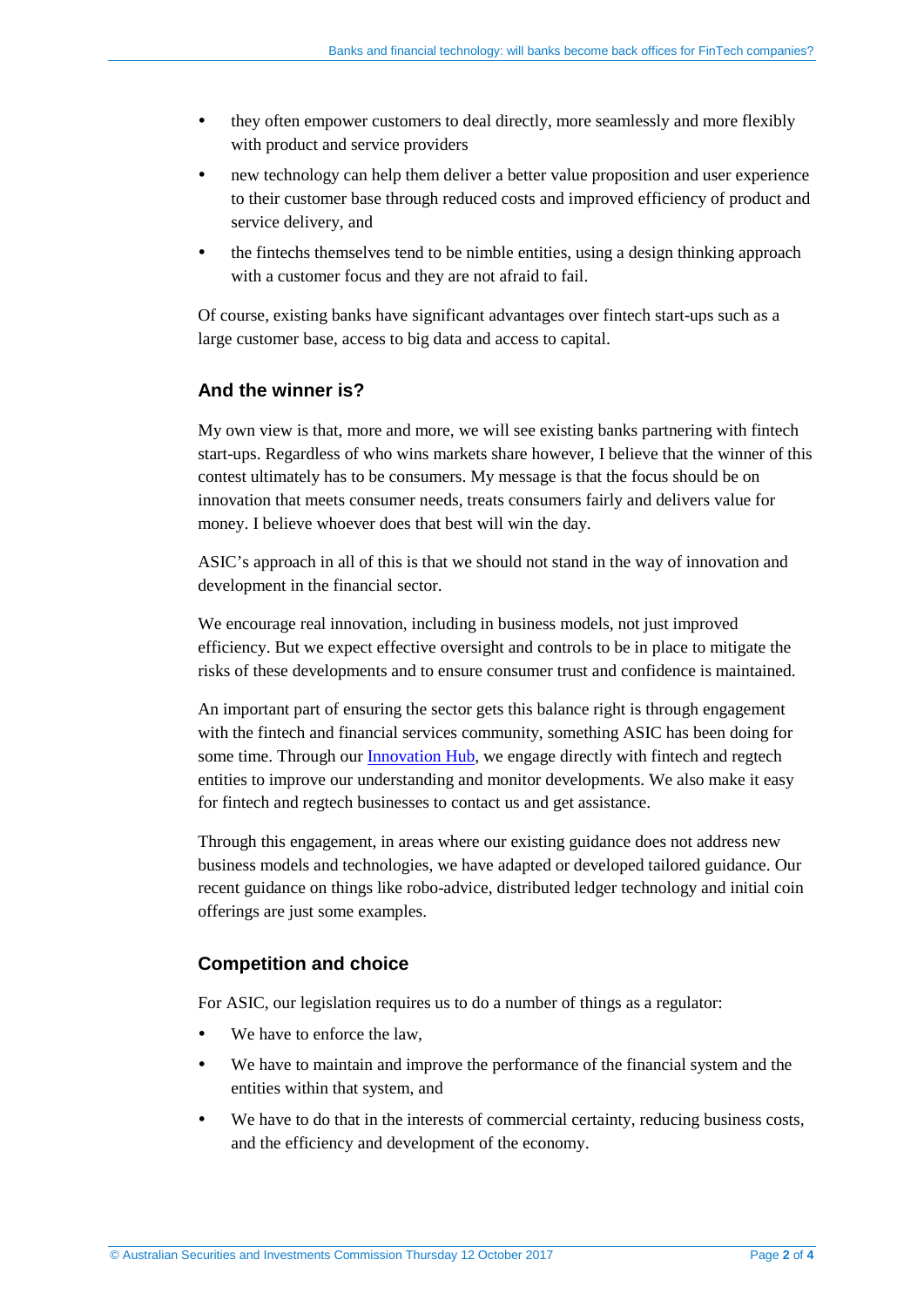So, we work to reduce costs and improve the performance of the financial system to support the economy. The promise of fintech to increase choice and reduce costs is a key reason we are looking to facilitate this part of the financial sector.

Importantly, this is in the context of a broader government focus on increasing competition and customer choice in the financial sector. With that in mind, one particular area I think banks should be alert to is the coming open banking regime.

Our Government has committed to implementing an open banking regime in Australia by 2018. As currently planned, the regime will require the banking sector to share product and consumer data at the consumer's request, and is intended to provide greater choice and support competition in financial services.

A review is currently underway, which is considering:

- what data should be shared, and between whom,
- how should data be shared,
- how to ensure shared data is kept secure and privacy is respected, and
- what regulatory framework is needed?

These are all very important questions.

This reform has the potential to reshape how we all use data, how banks interact with fintech business and how consumers interact with financial products and services.

#### **Regulatory risks**

Now I should move on to some of the regulatory risks of the innovation we are seeing.

If we assume that all of the above happens, that there are increased partnerships between fintechs and the banking sector and an open banking regime comes in as anticipated, there are certain risks we need to consider.

Some of these include:

- changed business models that move risk to consumers without them having an adequate understanding of this happening
- the possibility of major changes outside the banking sector fundamentally changing banking. This could include new entities entering the market, potentially from outside the prudentially regulated sector and becoming systematically important without appropriate oversight
- the governance of algorithms, including the issue of accountability when these go wrong. For example, who will be responsible as machines start to make more decisions for themselves?
- cyber security which is a topic of growing importance as data becomes more and more valuable, and
- privacy issues, including their impact on consumers.